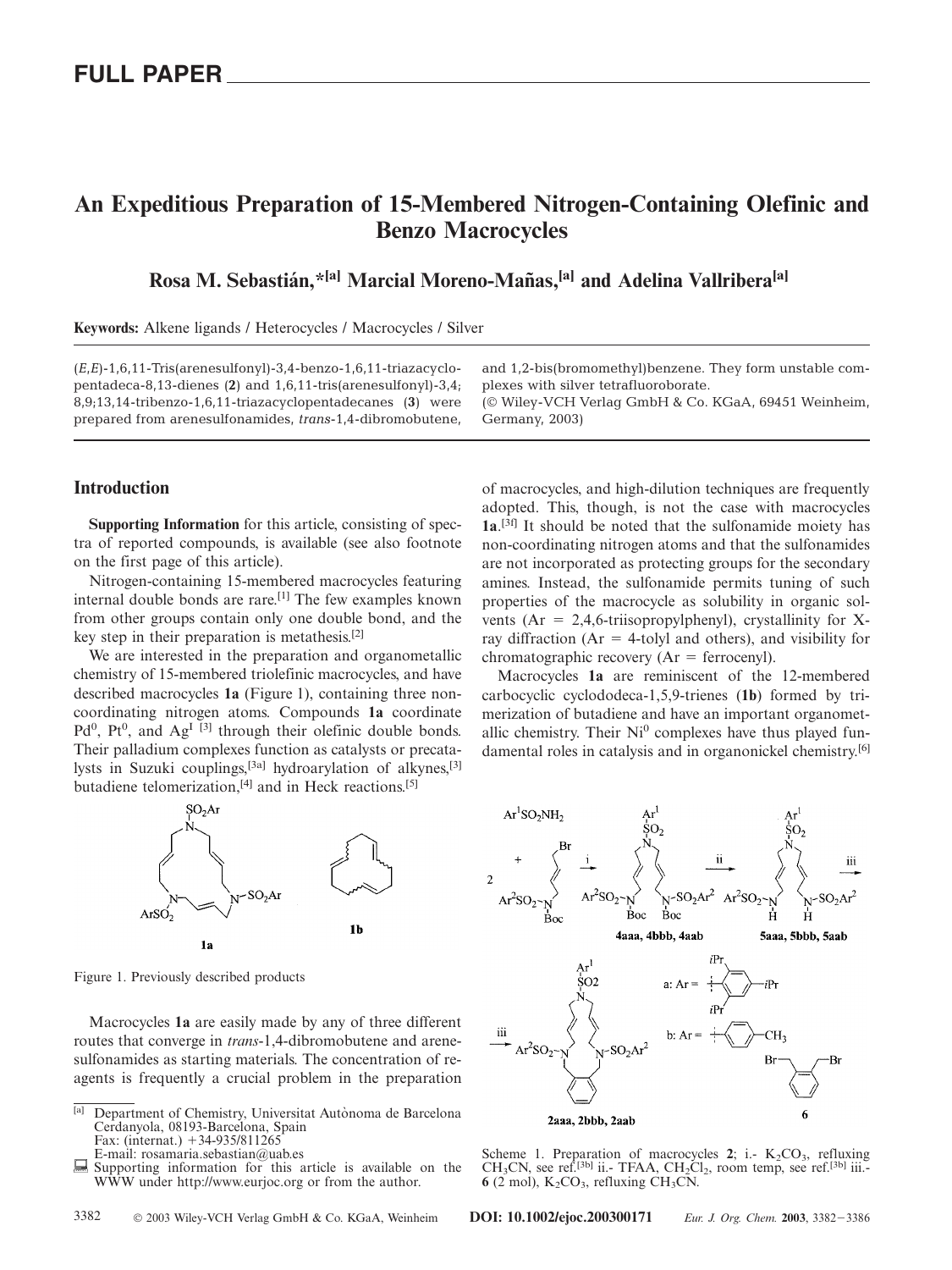The rich organometallic chemistry of compounds **1a**, the facility of their preparation, the potential for tuning of their properties through variation of sulfonamides, and the catalytic properties of the metallic complexes motivated us to launch a project aimed at access to a broad selection of structures related to **1a**.

Here we present the preparation of (*E*,*E*)-1,6,11-tris- (arenesulfonyl)-3,4-benzo-1,6,11-triazacyclopentadeca-8,13 dienes (**2**, Scheme 1) and 1,6,11-tris(arenesulfonyl)- 3,4,8,9,13,14-tribenzo-1,6,11-triazacyclopentadecanes (**3**, Scheme 2). Compounds similar to **3**, with sulfur and phosphorus in place of nitrogen, have been prepared by routes different<sup>[7]</sup> from that proposed here.



Scheme 2. Preparation of macrocycles  $3$ ; i.-  $6$  (4 mol),  $K_2CO_3$ , refluxing CH<sub>3</sub>CN; ii Ar<sup>2</sup>SO<sub>2</sub>NH<sub>2</sub> (1/2 mol), K<sub>2</sub>CO<sub>3</sub>, refluxing CH<sub>3</sub>CN; iii.- TFAA, CH<sub>2</sub>Cl<sub>2</sub>, room temp; iv.- 6 (1 mol)  $K_2CO_3$ , refluxing CH<sub>3</sub>CN.

#### **Results and Discussion**

Our preparation of macrocycles **2** is versatile, permitting the introduction of different aryl groups at different synthetic steps. Products **4bbb** and **5bbb** are known,[3b] while all other compounds **4** and **5** were prepared similarly (Scheme 1). The cyclization step proceeds excellently, the formation of higher cycles and/or polymers not being a problem.

Tribenzomacrocycles **3** are also easily prepared by controlled condensations of 1,2-bis(bromomethyl)benzene (**6**) with Boc-protected arenesulfonamides in the first step to afford compounds **7**, and with bis-sulfonamides **9** in the last step (Scheme 2). Once more, the cyclization step works very well, higher rings and polymers formation not being a problem. Introduction of different arenes at different steps confers versatility on the preparation.

The extreme simplicity of this modular synthesis also relies upon the availability of starting materials. Appropriate selection of sulfonamides permits the properties of the macrocycles, such as solubility, to be tuned. Moreover, the nitrogen atoms in **2** and in **3** are non-coordinating, the coordinating ability, if any, being concentrated in the olefinic and benzo moieties.

Macrocycles **2** and **3** exhibit very weak coordinating ability towards silver(I) tetrafluoroborate<sup>[8,9]</sup> and none towards silver triflate or Pd<sup>0</sup>. Mixing of equimolar amounts of 2 or 3 and  $AgBF_4$  in refluxing acetone, followed by evaporation, gave residues that were discrete compounds rather than mixtures, as evidenced by very different mps and different NMR spectra. However, isolation for further studies failed due to instability. Macrocycles **2aaa**, **2bbb**, **3aaa**, and **3aab** were treated with  $Cr(CO)_6$  in refluxing di-*n*-butyl ether under inert atmosphere. In all cases extremely insoluble complexes were formed. Each of them showed two strong infrared peaks in the  $1898 \pm 6$  and  $1972 \pm 4$  cm<sup>-1</sup> regions, as required for trigonal-pyramidal complexes of the  $L_3Cr(CO)$ <sub>3</sub> type. Peaks at *m/z* values corresponding to the molecular weight were detected for the complexes **2bbb-** $Cr(CO)$ <sub>3</sub> and **3aab-Cr(CO)**<sub>3</sub> by HRMS, but the extreme insolubility of these complexes prevented any further studies.

#### **Conclusion**

Easy, versatile, and efficient preparations of 15-membered triazamacrocycles containing internal olefins or fused benzene rings, starting from easily available materials, are described. The macrocycles coordinate silver very weakly.  $Cr^{0}$  complexes are too insoluble for further studies.

#### **Experimental Section**

**General Remarks:** Melting points were determined with a Kofler apparatus and are uncorrected. IR spectra were recorded with a Nicolet FT-IR 510 ZDX. NMR spectra were recorded with a Bruker-Analytik AC 250 instrument. <sup>1</sup>H NMR (250 MHz) chemical shifts are reported relative to CHCl<sub>3</sub> at  $\delta = 7.26$  and tetramethylsilane at  $\delta = 0.00$ , and <sup>13</sup>C NMR (62.5 MHz) are reported relative to chloroform at  $\delta = 77.00$  and tetramethylsilane at  $\delta = 0.0$ . Mass spectra (EIMS) were obtained with a Hewlett-Packard 5989A spectrometer and determined at an ionizing voltage of 70 eV; relevant data are listed as *m*/*z* (%). MALDI-TOF spectra were recorded on a BIFLEX spectrometer (Bruker-Franzen Analytik) equipped with a pulsed nitrogen laser (337 nm), operating in positive-ion reflector mode, and using 19 kV acceleration voltage. Matrices (α-cyanocinnamic acid) were prepared at 5 mg/mL in THF. Analytes were dissolved at concentrations between 0.1 and 5 mg/mL in THF or chloroform. Elemental analyses were determined at the "Servei d'Anàlisi Química de la Universitat Autònoma de Barcelona''.

**(***E***,***E***)-1,11-Bis(***tert***-butyloxycarbonyl)-1,6,11-tris[(2,4,6-triisopropylphenyl)sulfonyl]-1,6,11-triazaundeca-3,8-diene (4aaa):** This com-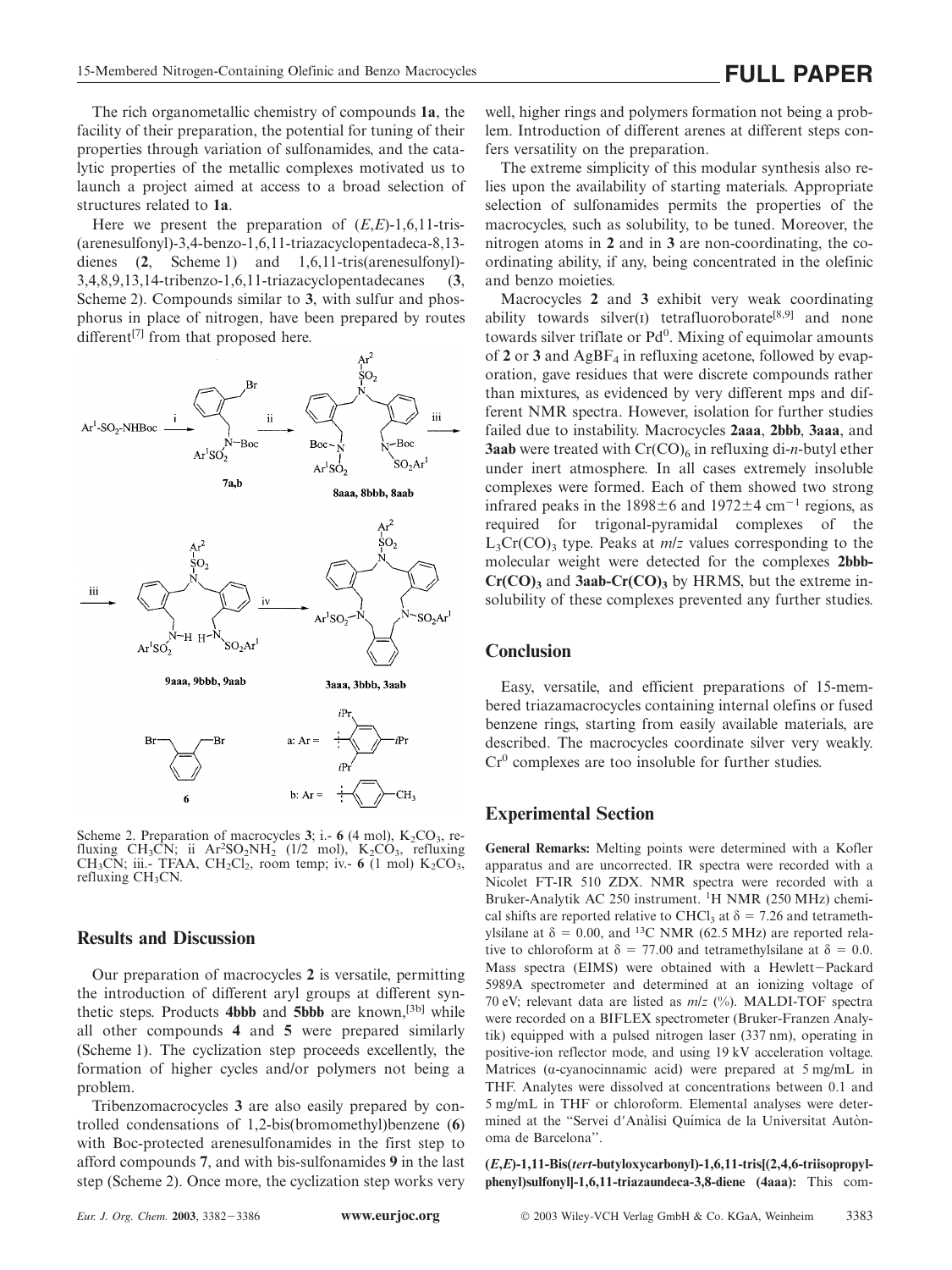pound was prepared in 97% yield as for **4bbb**. M.p. 66-68 °C. IR (KBr):  $\tilde{v} = 2961, 1728, 1369, 1338, 1153$  cm<sup>-1</sup>. <sup>1</sup>H NMR (CDCl<sub>3</sub>, 250 MHz):  $\delta = 1.21$  (s, 18 H), 1.26 (complex absorption, 54 H), 2.93 (sept,  $J = 6.9$  Hz, 3 H), 3.85 (d,  $J = 5.0$  Hz, 4 H), 3.93 (sept,  $J = 6.7$  Hz, 4 H), 4.18 (sept,  $J = 6.7$  Hz, 2 H), 4.42 (d,  $J = 4.5$  Hz, 4 H), 5.65-5.95 (m, 4 H), 7.15 (s, 4 H), 7.19 (s, 2 H) ppm. 13C NMR (CDCl<sub>3</sub>, 62.5 MHz):  $\delta$  = 23.3, 23.3, 24.2, 24.6, 27.5, 29.0, 33.9, 46.0, 46.1, 83.2, 123.1, 123.6, 127.8, 130.1, 130.9, 134.0, 149.9, 150.6, 151.3, 152.6, 152.7 ppm.  $C_{63}H_{99}N_3O_{10}S_3$  (1154.7): calcd. C 65.53, H 8.64, N 3.64; found C 65.54, H 8.76, N 3.62, S 8.11.

#### **(***E***,***E***)-1,11-Bis(***tert***-butyloxycarbonyl)-1,6,11-tris[(4-methylphenyl) sulfonyl]-1,6,11-triazaundeca-3,8-diene (4bbb):** See ref.[3b]

**(***E***,***E***)-1,11-Bis(***tert***-butyloxycarbonyl)-6-[(4-methylphenyl)sulfonyl]- 1,11-bis[(2,4,6-triisopropylphenyl)sulfonyl]-1,6,11-triazaundeca-3,8 diene (4aab):** This compound was prepared in 71% yield as for **4bbb**. M.p. 64–66 °C. IR (KBr):  $\tilde{v} = 2962, 1728, 1369, 1338, 1158$  cm<sup>-1</sup>. <sup>1</sup>H NMR (CDCl<sub>3</sub>, 250 MHz):  $\delta$  = 1.20 (s, 18 H), 1.26 (d,  $J$  = 6.8 Hz, 24 H), 1.27 (d,  $J = 6.9$  Hz, 12 H), 2.44 (s, 3 H), 2.93 (sept,  $J = 6.9$  Hz, 2 H), 3.87 (d,  $J = 6.3$  Hz, 4 H), 3.91 (sept,  $J = 6.8$  Hz, 4 H), 4.38 (d,  $J = 5.0$  Hz, 4 H), 5.65 (dt,  $J = 15.4$ , 6.2 Hz, 2 H), 5.80 (dt,  $J = 15.4$  and 5.0 Hz, 2 H), 7.15 (s, 4 H), 7.34 (d,  $J =$ 8.2 Hz, 2 H), 7.75 (d,  $J = 8.2$  Hz, 2 H) ppm. <sup>13</sup>C NMR (CDCl<sub>3</sub>, 62.5 MHz):  $\delta = 21.2, 23.3, 24.2, 27.5, 28.9, 33.9, 46.0, 47.6, 83.3,$ 123.1, 127.0, 127.6, 129.5, 129.7, 133.9, 137.1, 142.7, 149.9, 150.6, 152.8 ppm.  $C_{55}H_{83}N_3O_{10}S_3$  (1042.5): calcd. C 63.37, H 8.02, N 4.03; found C 63.30, H 8.08, N 4.05.

**(***E***,***E***)-1,6,11-Tris[(2,4,6-triisopropylphenyl)sulfonyl]-1,6,11-triazaundeca-3,8-diene (5aaa):** This compound was prepared in 99% yield as for **5bbb**. M.p.144-146 °C. IR (KBr):  $\tilde{v} = 3273, 2960, 1152$ cm<sup>-1</sup>. <sup>1</sup>H NMR (CDCl<sub>3</sub>, 250 MHz): δ = 1.23-1.30 (complex absorption, 54 H), 2.92 (sept,  $J = 6.9$  Hz, 1 H), 2.93 (sept,  $J = 6.9$ , 2 H), 3.56 (t,  $J = 5.7$  Hz, 4 H), 3.72 (d,  $J = 5.7$  Hz, 4 H), 4.08 (sept,  $J = 6.9$  Hz, 2 H), 4.18 (sept,  $J = 6.7$  Hz, 4 H), 4.62 (t,  $J =$ 6.2 Hz, 2 H), 5.58 (dt,  $J = 15.3$  and 6.2 Hz, 2 H), 5.69 (dt,  $J =$ 15.3 and 5.7 Hz, 2 H), 7.17 (s, 2 H), 7.19 (s, 4 H) ppm. 13C NMR (CDCl<sub>3</sub>, 62.5 MHz):  $\delta$  = 23.2, 23.3, 24.5, 24.6, 29.0, 29.3, 33.9, 43.9, 46.3, 123.5, 123.6, 127.6, 130.6, 130.7, 131.9, 150.0, 151.2, 152.6, 153.0 ppm.  $C_{53}H_{83}N_3O_6S_3$  (954.5): calcd. C 66.70, H 8.76, N 4.40, S 10.08; found C 66.66, H 8.86, N 4.41, S 9.99.

#### **(***E***,***E***)-1,6,11-Tris[(4-methylphenyl)sulfonyl]-1,6,11-triazaundeca-3,8** diene (5bbb): See ref.<sup>[3b]</sup>

**(***E***,***E***)-6-[(4-Methylphenyl)sulfonyl]-1,11-bis[(2,4,6-triisopropylphenyl)sulfonyl]-1,6,11-triazaundeca-3,8-diene (5aab):** This compound was prepared in 74% yield as for **5bbb**. M.p. 150-152 °C. IR (KBr):  $\tilde{v} = 3344, 2960, 1323, 1161 \text{ cm}^{-1}$ . <sup>1</sup>H NMR (CDCl<sub>3</sub>, 250 MHz):  $\delta = 1.27$  (d,  $J = 6.9$  Hz, 24 H), 1.28 (d,  $J = 6.9$  Hz, 12 H), 2.45 (s, 3 H), 2.93 (sept,  $J = 6.9$  Hz, 2 H), 3.52 (t,  $J = 5.7$  Hz, 4 H), 3.72 (d,  $J = 5.9$  Hz, 4 H), 4.14 (sept,  $J = 6.9$  Hz, 4 H), 4.55  $(d, J = 6.4 \text{ Hz}, 2 \text{ H}), 5.47 \text{ (dt, } J = 15.5, 5.9 \text{ Hz}, 2 \text{ H}), 5.62 \text{ (dt, } J =$ 15.5, 5.7 Hz, 2 H), 7.18 (s, 4 H), 7.32 (d,  $J = 8.2$  Hz, 2 H), 7.67 (d,  $J = 8.2$  Hz, 2 H) ppm. <sup>13</sup>C NMR (CDCl<sub>3</sub>, 62.5 MHz):  $\delta = 21.2$ , 23.3, 24.6, 29.3, 33.8, 43.8, 48.0, 123.5, 126.9, 127.6, 129.5, 129.8, 131.9, 136.8, 143.3, 150.0, 152.6 ppm.  $C_{45}H_{67}N_3O_6S_3$  (842.2): calcd.C 64.17, H 8.02, N 4.99, S 11.42; found C 64.06, H 8.24, N 4.96, S 11.16.

**(***E***,***E***)-1,6,11-Tris[(2,4,6-triisopropylphenyl)sulfonyl]-3,4-benzo-1,6,11-triazacyclopentadeca-8,13-diene (2aaa). General Method:** A solution of **5aaa** (0.50 g, 0.24 mmol) and dibromo compound **6** (0.14 g, 0.52 mmol) in acetonitrile (75 mL) was added dropwise to a suspension of potassium carbonate (0.36 g, 2.6 mmol) in refluxing acetonitrile (75 mL). The mixture was heated at reflux overnight and filtered. The filtrate was evaporated and the residue was chromatographed through a column of silica gel with cyclohexane/ethyl acetate (9:1) as eluent to afford **2aaa** as a white solid (0.53 g, 97%). M.p. 90–92 °C. IR (KBr):  $\tilde{v} = 2959, 1320, 1153$  cm<sup>-1</sup>. <sup>1</sup>H NMR (CDCl<sub>3</sub>, 250 MHz):  $\delta = 1.16 - 1.28$  (complex absorption, 54 H), 2.88 (sept,  $J = 6.9$  Hz, 1 H), 2.89 (sept,  $J = 6.9$ , 2 H), 3.80 (m, 8) H), 4.09 (sept,  $J = 6.7$  Hz, 2 H), 4.11 (sept,  $J = 6.7$  Hz, 4 H), 4.39 (apparent s, 4 H), 5.57 (dt,  $J = 15.6$ , 5.4 Hz, 2 H), 5.68 (dt,  $J =$ 15.6, 6.1 Hz, 2 H), 7.12 (s, 2 H), 7.16 (s, 4 H), 7.27 (double m, 4 H) ppm. <sup>13</sup>C NMR (CDCl<sub>3</sub>, 62.5 MHz):  $\delta$  = 23.2, 24.4, 24.7, 28.9, 29.4, 33.9, 53.7, 46.3, 49.4, 123.6, 123.8, 127.1, 127.3, 130.4, 130.8, 132.7, 133.2, 151.2, 153.0, 153.1 ppm. MALDI-TOF MS: *m*/*z* 1055.6 [M + H], 1079.1 [M + Na], 1095 [M + K].  $C_{61}H_{89}N_3O_6S_3$ (1056.6): calcd. C 69.34, H 8.49, N 3.98; found C 69.59, H 9.12, N 3.71.

**(***E***,***E***)-1,6,11-Tris[(4-methylphenyl)sulfonyl]-3,4-benzo-1,6,11-triazacyclopentadeca-8,13-diene (2bbb):** This compound was prepared in 68% yield as for **2aaa**. M.p.  $102-104$  °C. IR (KBr):  $\tilde{v} = 1340, 1161$ cm<sup>-1</sup>. <sup>1</sup>H NMR (CDCl<sub>3</sub>, 250 MHz):  $\delta$  = 2.43 (s, 3 H), 2.47 (s, 6 H), 3.43 (d,  $J = 5.4$  Hz, 4 H), 3.66 (d,  $J = 6.5$  Hz, 4 H), 4.35 (apparent s, 4 H), 5.20 (dt,  $J = 15.4$ , 5.4 Hz, 2 H), 5.36 (dt,  $J =$ 15.4, 6.5 Hz, 2 H), 7.23 – 7.35 (m, 6 H), 7.37 (d,  $J = 8.2$  Hz, 4 H), 7.60 (d,  $J = 8.4$  Hz, 2 H), 7.74 (d,  $J = 8.2$  Hz, 4 H) ppm. <sup>13</sup>C NMR (CDCl<sub>3</sub>, 62.5 MHz):  $\delta = 21.3, 49.2, 49.8, 50.8, 126.8, 127.1,$ 127.2, 127.5, 128.1, 129.5, 129.6, 131.1, 134.1, 135.5, 143.4 ppm. MALDI-TOF MS:  $m/z = 742.4$  [M + Na], 758.4 [M + K]. FAB-HRMS:  $m/z = 720.22$  [M + H], 737.23 [M + NH<sub>4</sub>]. C<sub>37</sub>H<sub>41</sub>N<sub>3</sub>O<sub>6</sub>S<sub>3</sub> (719.9): calcd. C 61.73, H 5.74, N, 5.84; found C 61.44, H 6.34; N 5.36.

**(***E***,***E***)-11-[(4-Methylphenyl)sulfonyl]-1,6-bis[(2,4,6-triisopropylphenyl)sulfonyl]-3,4-benzo-1,6,11-triazacyclopentadeca-8,13-diene (2aab):** This compound was prepared in 85% yield as for **2aaa**. M.p. 84-86 °C. IR (KBr):  $\tilde{v} = 2960, 2927, 1153 \text{ cm}^{-1}$ . <sup>1</sup>H NMR (CDCl<sub>3</sub>, 250 MHz):  $\delta = 1.27$  (d,  $J = 6.9$  Hz, 24 H), 1.28 (d,  $J =$ 6.7 Hz, 12 H), 2.46 (s, 3 H), 2.69 (sept,  $J = 6.7$ , 2 H), 3.73 (d,  $J =$ 5.7 Hz, 4 H), 3.84 (d,  $J = 6.5$  Hz, 4 H), 4.12 (sept,  $J = 6.9$  Hz, 4 H), 4.38 (apparent s, 4 H), 5.52 (dt,  $J = 15.6$ , 5.7 Hz, 2 H), 5.74  $(dt, J = 15.6, 6.5 Hz, 2 H), 7.19 (s, 4 H), 7.20 - 7.31 (m, 4 H), 7.33$ (d,  $J = 8.1$  Hz, 2 H), 7.66 (d,  $J = 8.1$  Hz, 2 H) ppm. <sup>13</sup>C NMR (CDCl<sub>3</sub>, 62.5 MHz):  $\delta$  = 21.2, 23.3, 24.7, 26.7, 29.4, 33.9, 43.8, 46.5, 51.1, 123.9, 126.8, 127.1, 127.3, 127.6, 129.6, 130.8, 132.8, 132.9, 135.6, 143.3, 151.2, 153.2. ESI-MS: *m*/*z* 943 (M), 961 [M + NH<sub>4</sub>].  $C_{53}H_{73}N_3O_6S_3$  (944.4): calcd. (+ 1/2 cyclohexane) C 68.18, H 8.07, N 4.26, S 9.75; found C 68.07, H 8.26, N 4.22, S 9.59.

*N***-(2-Bromomethylbenzyl)-***N***-(***tert***-butyloxycarbonyl)-(2,4,6-triisopropyl)benzenesulfonamide (7a). General Method:** A mixture of *N*-Boc-(2,4,6-triisopropyl)benzenesulfonamide (5.00 g, 13 mmol), 1,2 bis(bromomethylbenzene), **6**, (14.34 g, 52 mmol), anhydrous potassium carbonate (2.70 g, 19 mmol), and acetonitrile (200 mL) was heated at reflux for 14 h. After the mixture had cooled, the solids were filtered off and the filtrate was evaporated. The residue was chromatographed through a silica gel column with ethyl acetate/ hexanes mixtures of increasing polarity. Excess **6** was eluted first, followed by **7a** (5.63 g, 76%). M.p. 140–142 °C. IR (KBr):  $\tilde{v} =$ 2965, 1718, 1368, 1337, 1153 cm<sup>-1</sup>. <sup>1</sup>H NMR (CDCl<sub>3</sub>, 250 MHz):  $\delta$  = 1.16 (s, 9 H), 1.30 (d, *J* = 6.8 Hz, 6 H), 1.33 (d, *J* = 6.8 Hz, 12 H), 2.97 (sept,  $J = 6.8$  Hz, 1 H), 4.06 (sept,  $J = 6.8$  Hz, 2 H), 4.70 (s, 2 H), 5.22 (s, 2 H), 7.20-7.40 (m, 3 H), 7.23 (s, 2 H), 7.70 (d,  $J = 7.5$  Hz, 2 H) ppm. <sup>13</sup>C NMR (CDCl<sub>3</sub>, 62.5 MHz):  $\delta = 24.1$ , 25.0, 28.1, 29.9, 31.9, 34.7, 45.9, 84.4, 124.0, 127.9, 128.2, 129.9,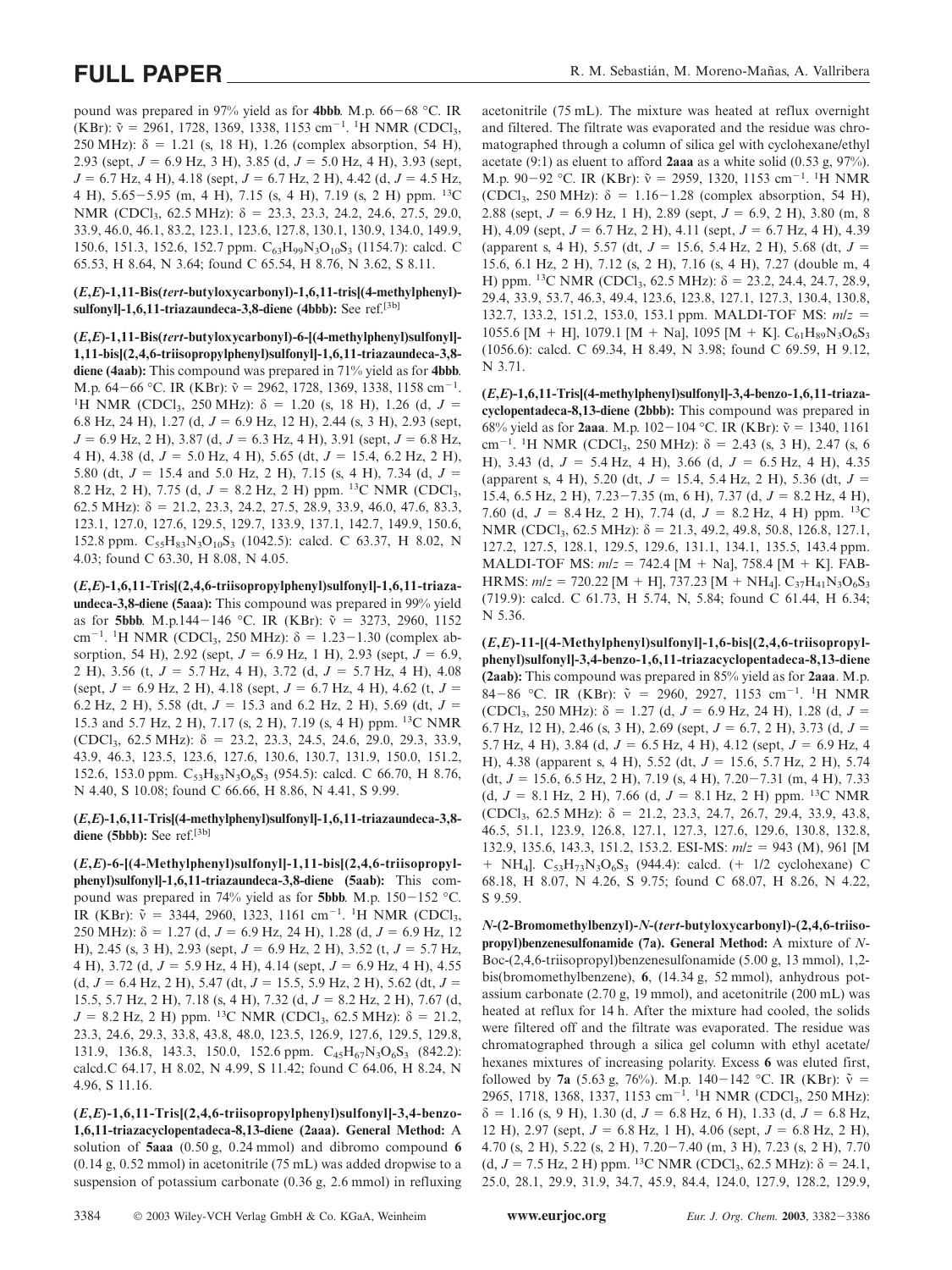130.6, 134.1, 135.0, 136.8, 150.9, 151.4, 153.8 ppm.  $C_{28}H_{40}BrNO<sub>4</sub>S$ (566.6): calcd. C 59.36, H 7.12, N 2.47, S 5.66; found C 59.62, H 7.16, N 2.55, S 5.37,

*N***-(2-Bromomethylbenzyl)-***N***-(***tert***-butyloxycarbonyl)-4-methylbenzenesulfonamide (7b):** This compound was prepared in 77% yield as for **7a**. M.p. 109–110 °C. IR (KBr):  $\tilde{v} = 1719, 1353, 1173,$ 1152 cm<sup>-1</sup>. <sup>1</sup>H NMR (CDCl<sub>3</sub>, 250 MHz): δ = 1.35 (s, 9 H), 2.46 (s, 3 H), 4.67 (s, 2 H), 5.24 (s, 2 H), 7.24-7.42 (m, 4 H), 7.30 (d, *J* 8.4 Hz, 2 H), 7.72 (d,  $J = 8.4$  Hz, 2 H) ppm. <sup>13</sup>C NMR (CDCl<sub>3</sub>, 62.5 MHz):  $\delta = 21.4, 27.6, 31.0, 46.3, 84.4, 127.3, 127.4, 127.9,$ 128.9, 130.1, 134.6, 136.2, 136.6, 144.1, 150.8 ppm. C<sub>20</sub>H<sub>24</sub>BrNO<sub>4</sub>S (454.4): calcd. C 52.87, H 5.32, N 3.08, S 7.06; found C 53.03, H 5.44, N 3.10, S 6.82.

**1,11-Bis(***tert***-butyloxycarbonyl)-1,6,11-tris-[(2,4,6-triisopropylphenyl)sulfonyl]-3,4;8,9-dibenzo-1,6,11-triazaundecane (8aaa):** This compound was prepared in 69% yield as for **8bbb** (vide infra). M.p. 73-75 °C. IR (KBr):  $\tilde{v}$  = 2961, 2929, 1729, 1369, 1338, 1154. <sup>1</sup>H NMR (CDCl<sub>3</sub>, 250 MHz):  $\delta = 1.11$  (s, 18 H), 1.28 (d,  $J = 6.9$  Hz, 36 H), 1.33 (d, *J* 6.5 Hz, 18 H), 2.95 (sept, *J* 6.5 Hz, 3 H), 3.93 (sept, *J* 6.9 Hz, 4 H), 4.30 (sept, *J* ca. 6.8 Hz, 2 H), 4.63 (s, 2 H), 4.79 (s, 2 H), 6.97 (d,  $J = 6.9$  Hz, 2 H), 7.12-7.32 (m, 10 H), 7.60 (d, *J* = 7.9 Hz, 2 H) ppm. <sup>13</sup>C NMR (CDCl<sub>3</sub>, 62.5 MHz):  $\delta$  = 23.3, 24.2, 24.8, 26.6 (cyclohexane), 27.4, 29.1, 29.8, 33.9, 33.9, 45.7, 46.0, 52.1, 83.3, 123.2, 123.6, 123.9, 127.0, 127.4, 129.5, 127.8, 128.9, 132.1, 133.4, 133.9, 135.8, 136.0, 150.3, 150.6, 152.8 ppm.  $C_{71}H_{103}N_3O_{10}S_3$  (1254.8): calcd. (+ 3/2  $C_6H_{12}$ ) C 69.58, H 8.83, N 3.04, S 6.97; found C 69.83, H 9.03, N 3.20, S 6.75.

**1,11-Bis(***tert***-butyloxycarbonyl)-1,6,11-tris-[(4-methylphenyl) sulfonyl]-3,4;8,9-dibenzo-1,6,11-triazaundecane (8bbb). General Method:** A mixture of 4-methylbenzenesulfonamide (0.19 g, 1.10 mmol), bromo compound **7b** (1.00 g, 2.20 mmol), anhydrous potassium carbonate (0.91 g, 6.6 mmol), and acetonitrile (30 mL) was heated at reflux for 14 h. After the mixture had cooled, the solids were filtered off and the filtrate was evaporated. The residue was chromatographed through a silica gel column with ethyl acetate/cyclohexane (3:7) to afford **8bbb** in 93% yield (1.00 g), taking into account that **8bbb** crystallized with one mol of cyclohexane. M.p. 63–65 °C. IR (KBr):  $\tilde{v} = 2927, 1729, 1359, 1157$  cm<sup>-1</sup>. <sup>1</sup>H NMR (CDCl<sub>3</sub>, 250 MHz):  $\delta = 1.32$  (s, 18 H), 1.44 (s, 12 H, cyclohexane), 2.43 (s, 6 H), 2.47 (s, 3 H), 4.45 (s, 4 H), 4.95 (s, 4 H), 7.12 (m, 8 H), 7.25 (d,  $J = 8.3$  Hz, 4 H), 7.37 (d,  $J = 8.2$  Hz, 2 H), 7.60 (d,  $J = 8.3$  Hz, 4 H), 7.79 (d,  $J = 8.2$  Hz, 2 H) ppm. <sup>13</sup>C NMR (CDCl<sub>3</sub>, 62.5 MHz):  $\delta$  = 21.3, 26.7 (cyclohexane), 27.6, 46.5, 50.0, 84.1, 127.0, 127.3, 127.7, 128.8, 129.0, 129.6, 132.7, 135.4, 135.6, 136.7, 143.4, 143.9, 150.8 ppm.  $C_{47}H_{55}N_3O_{10}S_3$  (918.2): calcd. (+  $C_6H_{12}$ ) C 63.51, H 6.73, N 4.19, S 9.59; found C 63.04, H 6.88, N 4.12, S 9.48.

**1,11-Bis(***tert***-butyloxycarbonyl)-6-[(4-methylphenyl)sulfonyl]-1,11 bis)[(2,4,6-triisopropylphenylsulfonyl]-3,4;8,9-dibenzo-1,6,11-triazaundecane (8aab):** This compound was prepared in 82% yield as for **8bbb**. M.p. 85-87 °C. IR (KBr):  $\tilde{v} = 2961, 2927, 1728, 1369,$ 1338, 1158 cm<sup>-1</sup>. <sup>1</sup>H NMR (CDCl<sub>3</sub>, 250 MHz): δ = 1.14 (s, 18 H), 1.30 (t,  $J = 6.7$  Hz, 36 H), 2.48 (s, 3 H), 2.96 (sept,  $J = 6.7$  Hz, 2 H), 4.00 (sept,  $J = 6.7$  Hz, 4 H), 4.55 (s, 4 H), 4.99 (s, 4 H), 6.92 (dd,  $J = 7.6$ , 1.0 Hz, 2 H), 7.05 (dt,  $J = 7.3$ , 1.1 Hz, 2 H), 7.18 (s, 4 H), 7.20 (dt,  $J = 7.3$  and 1.1 Hz, 2 H), 7.36 (d,  $J = 8.1$  Hz, 2 H), 7.47 (dd,  $J = 7.6$ , 1.0 Hz, 2 H), 7.84 (d,  $J = 8.1$  Hz, 2 H) ppm. <sup>13</sup>C NMR (CDCl<sub>3</sub>, 62.5 MHz):  $\delta$  = 21.3, 23.3, 24.3, 26.7, 27.4, 29.1, 34.0, 46.0, 49.4, 83.3, 123.2, 126.8, 127.2, 127.3, 127.8, 129.0, 129.5, 132.2, 133.8, 135.6, 136.1, 143.1, 150.3, 150.7, 152.9 ppm.  $C_{63}H_{87}N_3O_{10}S_3$  (1142.6): calcd. C 66.23, H 7.67, N 3.68, S 8.42; found C 66.12, H 8.01, N 3.67, S 8.15.

**1,6,11-Tris-[(2,4,6-triisopropylphenyl)sulfonyl]-3,4;8,9-dibenzo-1,6,11-triazaundecane (9aaa):** This compound was prepared in 75% yield as for **9bbb** (vide infra). M.p. 87–89 °C. IR (KBr):  $\tilde{v} = 2960$ , 2927, 1601, 1317, 1152 cm<sup>-1</sup>. <sup>1</sup>H NMR (CDCl<sub>3</sub>, 250 MHz): δ = 1.24 (d,  $J = 6.7$  Hz, 24 H), 1.29 (d,  $J = 6.9$  Hz, 12 H), 1.30 (d,  $J =$ 6.7 Hz, 12 H), 1.33 (d,  $J = 6.9$  hz, 6 H), 1.46 (s, cyclohexane), 2.46 (sept,  $J = 6.9$  Hz, 3 H), 3.74 (d,  $J = 6.2$  Hz, 4 H), 4.06 (sept,  $J =$ 6.7 Hz, 4 H), 4.20 (sept,  $J = 6.7$  Hz, 2 H), 4.56 (s, 4 H), 4.80 (t,  $J = 6.2$  Hz, 2 H), 7.06–7.28 (m, 14 H) ppm. <sup>13</sup>C NMR (CDCl<sub>3</sub>, 62.5 MHz):  $\delta$  = 23.3, 23.3, 24.6, 24.7, 26.7, 29.3, 29.7, 33.9, 43.6, 45.9, 123.5, 124.0, 127.6, 128.0, 128.9, 129.1, 131.6, 132.3, 133.7, 134.3, 150.2, 150.9, 152.5, 153.1 ppm.  $C_{61}H_{87}N_3O_6S_3$  (1054.6): calcd. (+  $C_6H_{12}$ ) C 70.67, H 8.76, N, 3.69; found C 71.29, H 9.40, N 3.52.

**1,6,11-Tris-[(4-methylphenyl)sulfonyl]-3,4;8,9-dibenzo-1,6,11-triazaundecane (9bbb), General Method:** Trifluoroacetic acid (10 mL) was added to a solution of **8bbb** (0.87 g, 0.95 mmol) in dichloromethane (10 mL). The mixture was stirred at room temp for 7 h and the solvents were evaporated to dryness. The residue was partitioned between dichloromethane and water. The organic layer was dried with anhydrous  $Na<sub>2</sub>SO<sub>4</sub>$  and the solvents were evaporated to afford practically pure **9bbb** (0.68 g, 100% yield). A sample for elemental analysis was chromatographed through a column of silica gel with cyclohexane/ethyl acetate (3:8). M.p. 76–78 °C. IR (KBr):  $\tilde{v} =$ 3268, 1334, 1321, 1161 cm<sup>-1</sup>. <sup>1</sup>H NMR (CDCl<sub>3</sub>, 250 MHz):  $\delta$  = 2.43 (s, 6 H), 2.49 (s, 3 H), 3.86 (d,  $J = 6.2$  Hz, 4 H), 4.30 (s, 4 H), 4.97 (d,  $J = 6.2$  Hz, 2 H), 7.30 (m, 8 H), 7.28 (d,  $J = 8.3$  Hz, 4 H), 7.38 (d,  $J = 8.2$  Hz, 2 H), 7.66 (d,  $J = 8.3$  Hz, 4 H), 7.74 (d,  $J =$ 8.2 Hz, 2 H) ppm. <sup>13</sup>C NMR (CDCl<sub>3</sub>, 62.5 MHz):  $\delta$  = 21.3, 21.3, 44.2, 49.2, 126.9, 127.2, 127.7, 127.8, 129.3, 129.4, 129.8, 133.8, 134.1, 135.2, 136.3, 143.2, 143.6 ppm.  $C_{37}H_{39}N_3O_6S_3$  (717.9): calcd. C 61.90, H 5.48, N 5.85; found C 62.37, H 5.82, N 5.52.

**6-[(4-Methylphenyl)sulfonyl]-1,11-bis[(2,4,6-triisopropylphenyl) sulfonyl]-3,4;8,9-dibenzo-1,6,11-triazaundecane (9aab):** This compound was prepared in 95% yield as for **9bbb**. M.p. 66-68 °C. IR (KBr):  $\tilde{v} = 2960, 2927, 1600, 1329, 1161 \text{ cm}^{-1}$ . <sup>1</sup>H NMR (CDCl<sub>3</sub>, 250 MHz):  $\delta = 1.29$  (t,  $J = 6.9$  Hz, 26 H), 1.46 (cyclohexane), 2.51  $(s, 3 H)$ , 2.95 (sept,  $J = 6.9$  Hz, 2 H), 3.96 (d,  $J = 6.2$  Hz, 4 H), 4.12 (sept,  $J = 6.9$  Hz, 4 H), 4.44 (br. s, 4 H), 4.78 (t,  $J = 6.2$  Hz, 2 H), 6.95–7.21 (m, 12 H), 7.40 (d,  $J = 8.4$  Hz, 2 H), 7.81 (d,  $J =$ 8.4 Hz, 2 H) ppm. <sup>13</sup>C NMR (CDCl<sub>3</sub>, 62.5 MHz):  $\delta$  = 21.3, 23.3, 24.6, 26.6 (cyclohexane), 29.4, 33.9, 44.0, 49.6, 123.5, 127.3, 127.6, 127.8, 129.2, 129.5, 129.8, 131.9, 134.2, 134.4, 135.1, 143.6, 150.0, 152.5 ppm.  $C_{53}H_{71}N_3O_6S_3$  (942.4): calcd. C 67.55, H 7.59, N 4.46; found C 68.04, H 8.00, N 4.30.

**1,6,11-Tris-[(2,4,6-triisopropylphenyl)sulfonyl]-3,4;8,9;13,14-tribenzo-1,6,11-triazacyclopentadecane (3aaa):** This compound was prepared in 81% yield as for **3bbb** (vide infra). M.p. 200-201 °C. IR (KBr):  $\tilde{v} = 2942, 1596, 1458, 1360, 1156, 1049, 762$  cm<sup>-1</sup>. <sup>1</sup>H NMR (CDCl<sub>3</sub>, 250 MHz):  $\delta = 1.22$  (d,  $J = 6.7$  Hz, 36 H), 1.28 (d,  $J = 6.9$  Hz, 18 H), 2.93 (sept,  $J = 6.9$  Hz, 3 H), 4.03 (sept,  $J =$ 6.7 Hz, 6 H), 4.21 (s, 12 H), 7.12 (m, 6 H), 7.17 (s, 6 H), 7.30 (s, 6 H) ppm. <sup>13</sup>C NMR (CDCl<sub>3</sub>, 62.5 MHz):  $\delta$  = 23.3, 24.6, 29.6, 33.8, 46.3, 123.9, 127.6, 128.5, 131.9, 133.3, 150.8, 153.1. ESI-MS:  $m/z = 1155.1$  (M).  $C_{69}H_{93}N_3O_6S_3$  (1156.7): calcd. C 71.65, H 8.10, N 3.63; found C 71.55, H 8.16, N 3.48.

**1,6,11-Tris-[(4-methylphenyl)sulfonyl]-3,4;8,9;13,14-tribenzo-1,6,11 triazacyclopentadecane (3bbb). General Method:** A mixture of **9bbb** (1.77 g, 2.47 mmol), dibromo compound **6** (0.68 g, 2.47 mmol), and acetonitrile (75 mL) was added dropwise (2 h) to anhydrous potassium carbonate (1.71 g) in refluxing acetonitrile (75 mL). The mix-